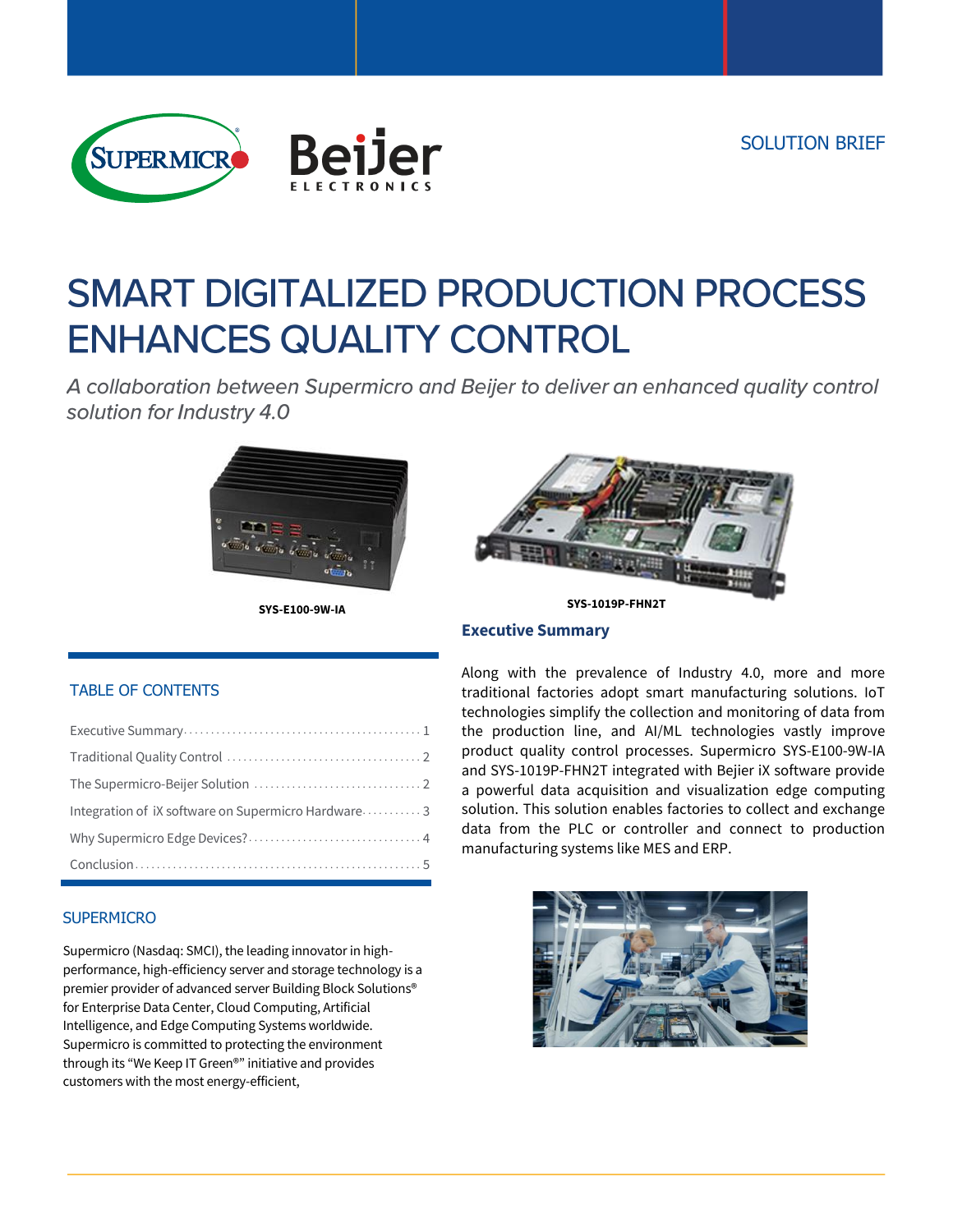## **Traditional Quality Control**

Manufacturers must transform into smart manufacturing to maintain the competitiveness of the enterprise. One of the key competitive benefits is ensuring product quality when production capacity increases faster. Unfortunately, traditional manufacturers are facing one or more of the quality control challenges below:

- Unable to predict the quality issue before it happens
- Not enough resources to track some critical process data, which limits the ability to identify the root cause of the quality failures clearly
- Wasted cost and time while still delivering a failed quality product
- Unexpected downtime due to quality failures and low OEE

### **The Supermicro-Beijer solution**

IoT and AI technology create a revolutionary quality control procedure with Supermicro SYS-E100-9W-IA and Beijer iX software.

Manufacturers can collect the process data from the controller by applying IoT technology in the production line and combining the work orders from the MES system to become a valuable production data center for advanced data analysis and historical data, which can be tracked if needed.

The smart and flexible work order arrangement and optimized resources are the key factors for smart manufacturing. The process data from controllers are an important reference for the operation of the production equipment like OEE, running hours, alarm history for the risk of availability even the predictive maintenance information. These data combining the working orders can help the smart manufacturing system/management level analyze the optimized production plan and resources arrangement for both the manpower resource and the production equipment.

For the basic function, factory operations can have more data to track and identify the failure process data from the production history when the operator is running product inspection procedures to filter the specific failure pattern of the product.

Combining the data from work orders and the controller in machinery, we can have a complete track list for "when," "where," "which machine or production line," "what is the production recipe setting the record," and so on. If there is any failure or quality issue, there would be completed information to trace back all of the details, including operators, machinery, and setting factors/data for the recipe to analyze and filter the root cause.

For advanced smart production, this is the concept of "Smart Manufacturing" for Industry 4.0. It is a new type of manufacturing. This is because, by analyzing the relationship between failure process data and failure pattern, operations can have the database to predict which failure process data will cause the specific product failure. The engineers can also implement the AI technology to build the AI model and do a training model with those prediction results. These features are for software. But such kind of software functions needs high computing power. A typical computer like IPC cannot afford it. It requires the performance as server grade. This is the core competence of Supermicro. The production system can get realtime notification when detecting abnormal process data by implementing AI inference into the process database. The administrator can take action before the workpieces go to the next work stage. The status of the production equipment can also be collected and stored in the database. The engineers can also implement the AI technology to do the predictive

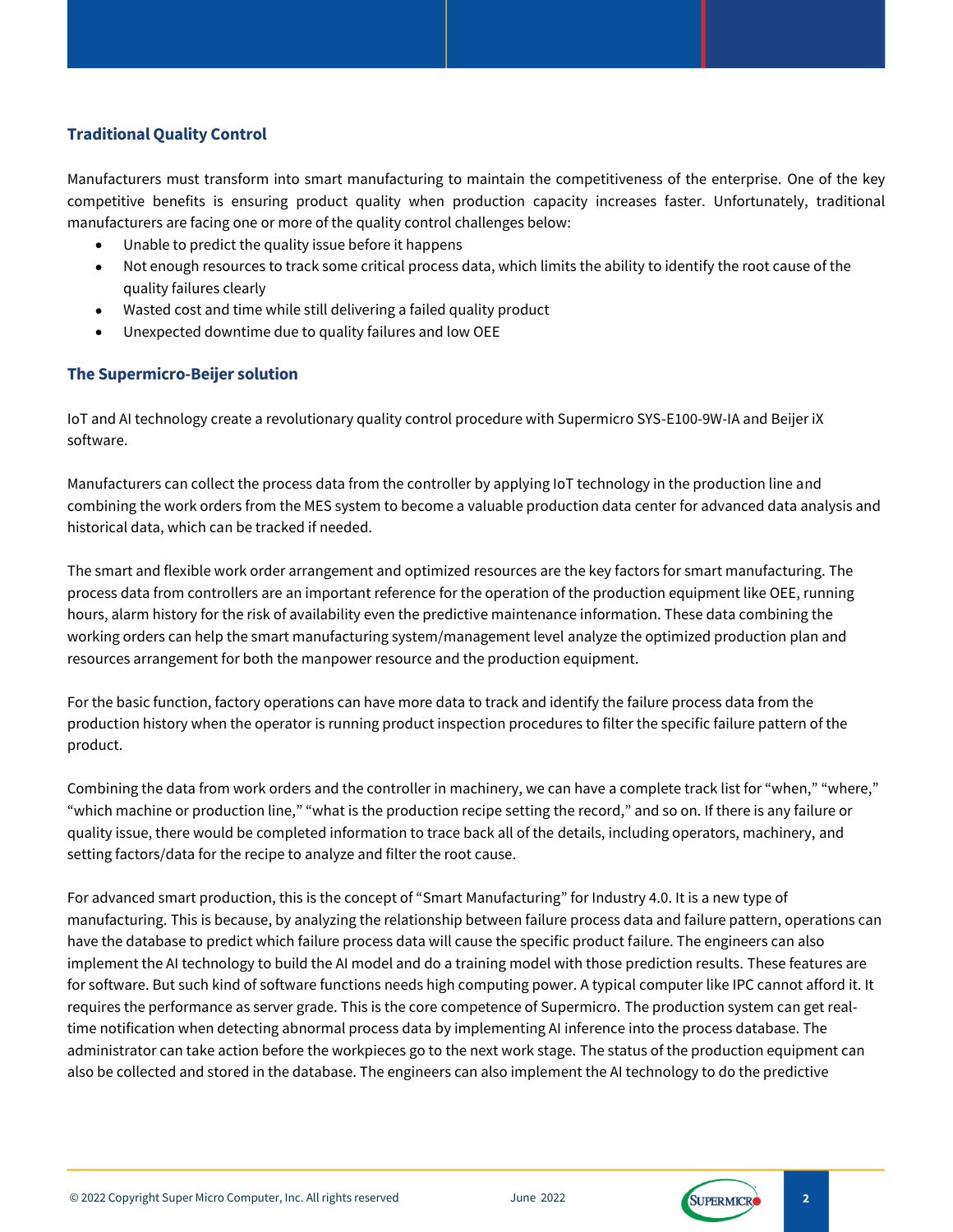maintenance to reduce the unplanned downtime and be notified when some critical parts of production equipment need to replace or maintain.

Thanks to the excellent and steady hardware from Supermicro and powerful, flexible software from Beijer, the manufacturers can enhance their product quality, reduce the cost, and maintain high OEE without unplanned downtime.

#### **Integration of iX software on Supermicro Hardware**

iX Software is a comprehensive data acquisition and visualization software that runs on Supermicro edge hardware. iX software supports the most popular PLC drivers to communicate and read data from the various controller and IoT gateway types. In addition, iX software also contains many rich and vivid widgets for users to design their unique war-room dashboard.

iX software is designed for industrial environments. It supports up to 90 different PLC drivers and can turn Supermicro hardware into a highly compatible edge server. Furthermore, by supporting additional PLC drivers, users can collect the data from the various controllers with different brands and protocols and display this data with a built-in Dashboard engine in the war-room dashboard.

iX software empowers you with modern tools to communicate. The software combines top-class graphics and smarter functions that provide intuitive operation on the spot and have almost limitless connectivity to your other equipment through the extensive list of drivers.



*Figure 1 – Supermicro Industrial IoT solution architecture.*

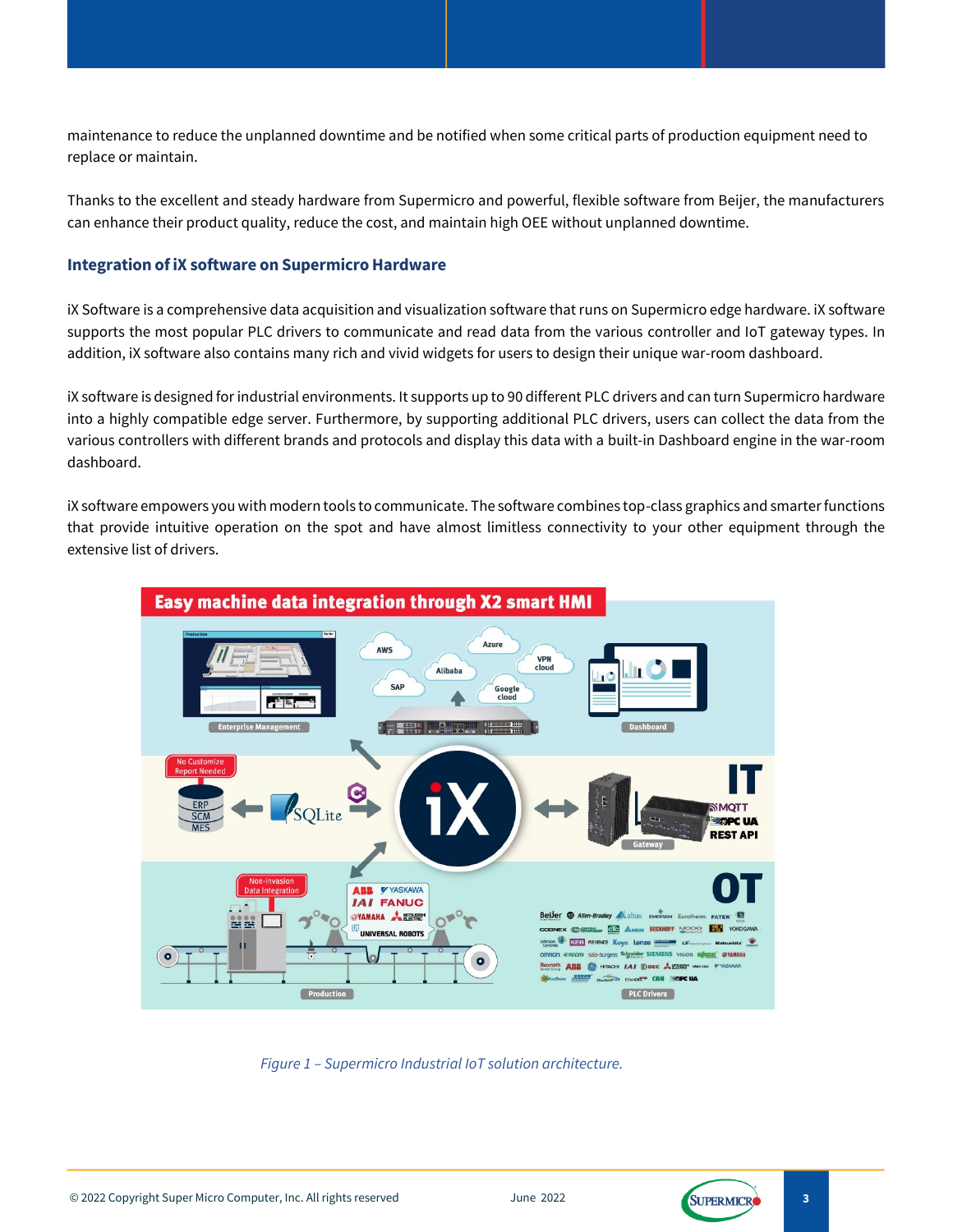#### **Why Supermicro Edge Devices?**

#### SUPERMICRO SERVER FOR IX SOFTWARE



**SYS-E100-9W-IA**



**SYS-1019P-FHN2T**

*Supermicro gateway and edge servers validated and qualified with iX software*

Supermicro Fanless Edge devices such as the SuperServer SYS-E100- 9W-IA are the ideal solution to address the demands of Industrial applications. The SYS-E100-9W-IA provides legacy connectivity such as COM ports for RS-232/422/485 interfaces to bring management capability to existing manufacturing equipment. Easily DIN rail mounted within the equipment or remotely for convenience of installation, this fanless system is built to withstand the environmental conditions found in manufacturing facilities.

The SYS-1019P-FHN2T provides the computing power and data storage functionality for the iX war-room dashboard engine to visualize all the sensor data, MES, and ERP from the database. Based on the 2nd Gen Intel Xeon Scalable processor, the 1019P series of products offer superior performance in an extended availability platform. With up to 28 CPU cores per device, the 1019P can serve as the node device for many individual systems or machines and run the management system for those devices. In addition, with two PCIe x 16 slots for optional 4 x 10G Ethernet connections or optional AI accelerator, operation managers can manage their entire facility with a single device to optimize operational efficiency.

From an operation technology perspective, the SYS-E100-9W-IA Fanless edge computer integrates different brand PLCs in all production line equipment in the factory for real-time monitoring of production

operating information. In addition, the SYS-E100-9W-IA could also be interlocking to indicate lighting status on equipment and analyze downtime by C# script to predict unexpected downtime.

The SYS-E100-9W-IA is unifying OT/IT protocol as cutting-edge smart manufacturing technology in PC-based automation control and seamlessly transforming factory floor information into the IT infrastructure. Execute data analysis software on SYS-1019P-FHN2T edge server of each partition to analyze the big data of equipment operation and utilize AI inference module to optimize equipment production parameters in real-time.

All production information is displayed on the digital board room, allowing the decision-makers to get insights at a glance with the visualized information for real-time decision making.

#### **Solution Overview**

This solution provides a single software platform to achieve the purpose of data collection and data visualization by running iX software on a Supermicro device.